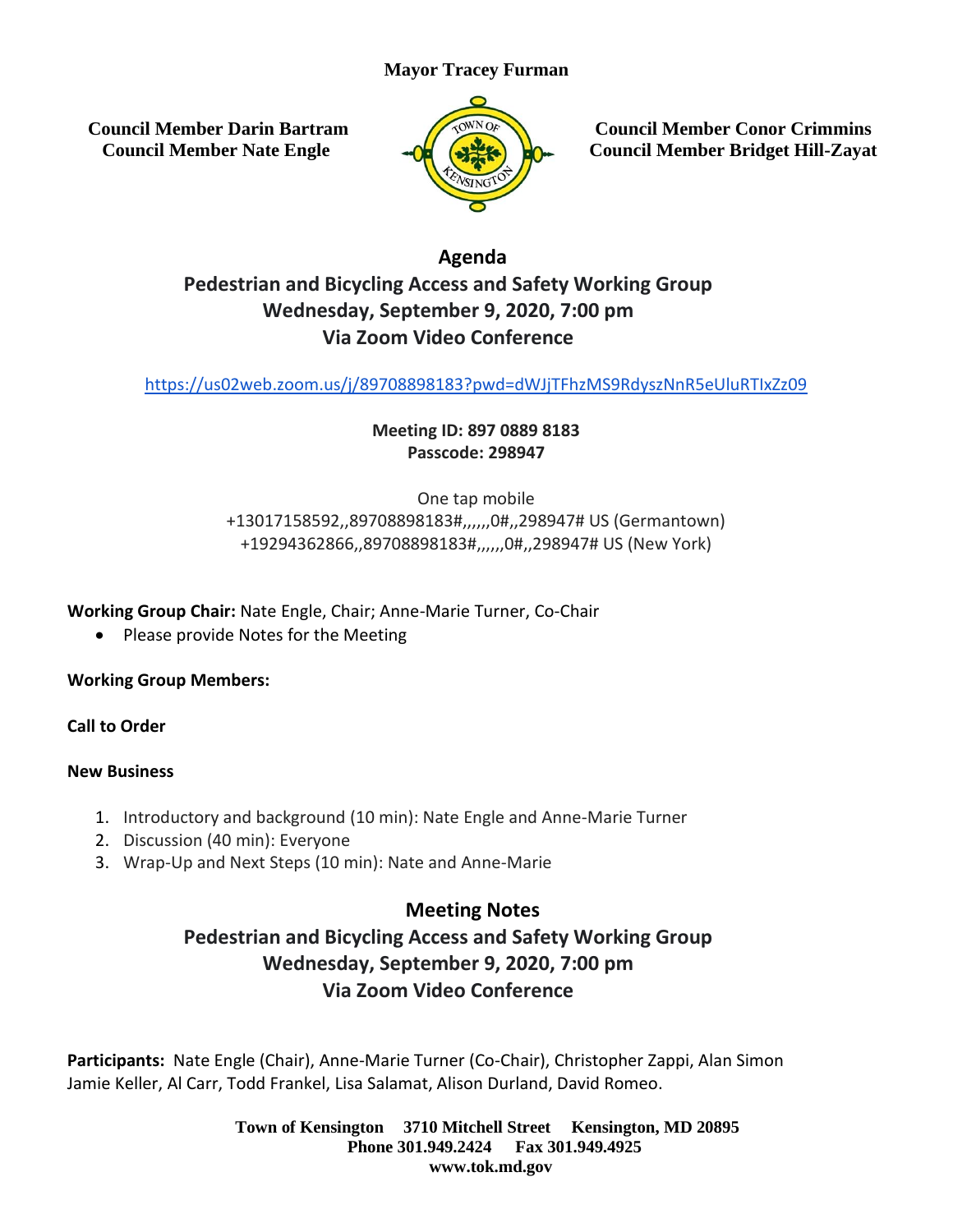## **Call to Order** (7:02)

#### **1. Introductory and background: Nate Engle and Anne-Marie Turner**

- Purpose of meeting is to brainstorm what structure and function the Working Group (WG) should take over the coming months. Looking to better understand the vision for the group and outcomes.
- Reminder of ongoing County initiatives to potentially feed into: Complete Streets Design Guide; Pedestrian Master Plan. Eli Glazier, contact for the Pedestrian Master Plan from the Planning Department, interested in coordinating with our WG on synergies.
- WG represents an opportunity to be more proactive and discover how the Town can work with the County and State towards better pedestrian and bike access and safety.

#### **2. Discussion: Everyone**

- Residents views on structure and function of WG, strategic topics, and specific issues/locations seen as important, include (summarized here in different categories, in no particular order of priority):

#### *Structure/function of WG*

- Help Town get ahead of the curve and have pedestrian and bicycle improvement suggestions already prepared for DRB and Council when new development or other opportunities arise (e.g., when developers offer to pay for on-site or off-site pedestrian improvements, the Town is ready to identify which ones).
- Meet monthly or bi-monthly, with a categorized/prioritized set of actions to accomplish over the next 1-year period.

#### *Strategic topics/points for WG to potentially tackle*

- Inventory and establish the baseline throughout the Town's streetscapes to identify what is there vs. what is needed and help to prioritize the most important improvements.
- Organize 'walkability audits' to gather information, feed into planning processes, etc.
- Crowd-source a mapping exercise where residents can contribute to the process more broadly.
- Focus on education, outreach, and awareness; especially given new walkers and cyclists with Covid.
- Improve (and make more energy efficient) street lighting.
- Access County, State, Regional, and Federal grants to support our efforts.
- Improve inclusiveness, considering also wheelchairs, walkers, skateboards, scooters, etc.
- Push for bike share stations and bike lockers (at the MARC station, for example), including making sure that developments already committed to paying for these services follow through.
- Position Kensington as a model/pilot for what it means to transform into a truly pedestrian/bicycling centered community.
- Remove no bikes allowed sign at Town Hall.
- Consider the WSSC repaving process of Kensington Parkway and other opportunities for improvements according to what is suggested in the County's Bicycling Master Plan.

**Town of Kensington 3710 Mitchell Street Kensington, MD 20895 Phone 301.949.2424 Fax 301.949.4925 www.tok.md.gov**